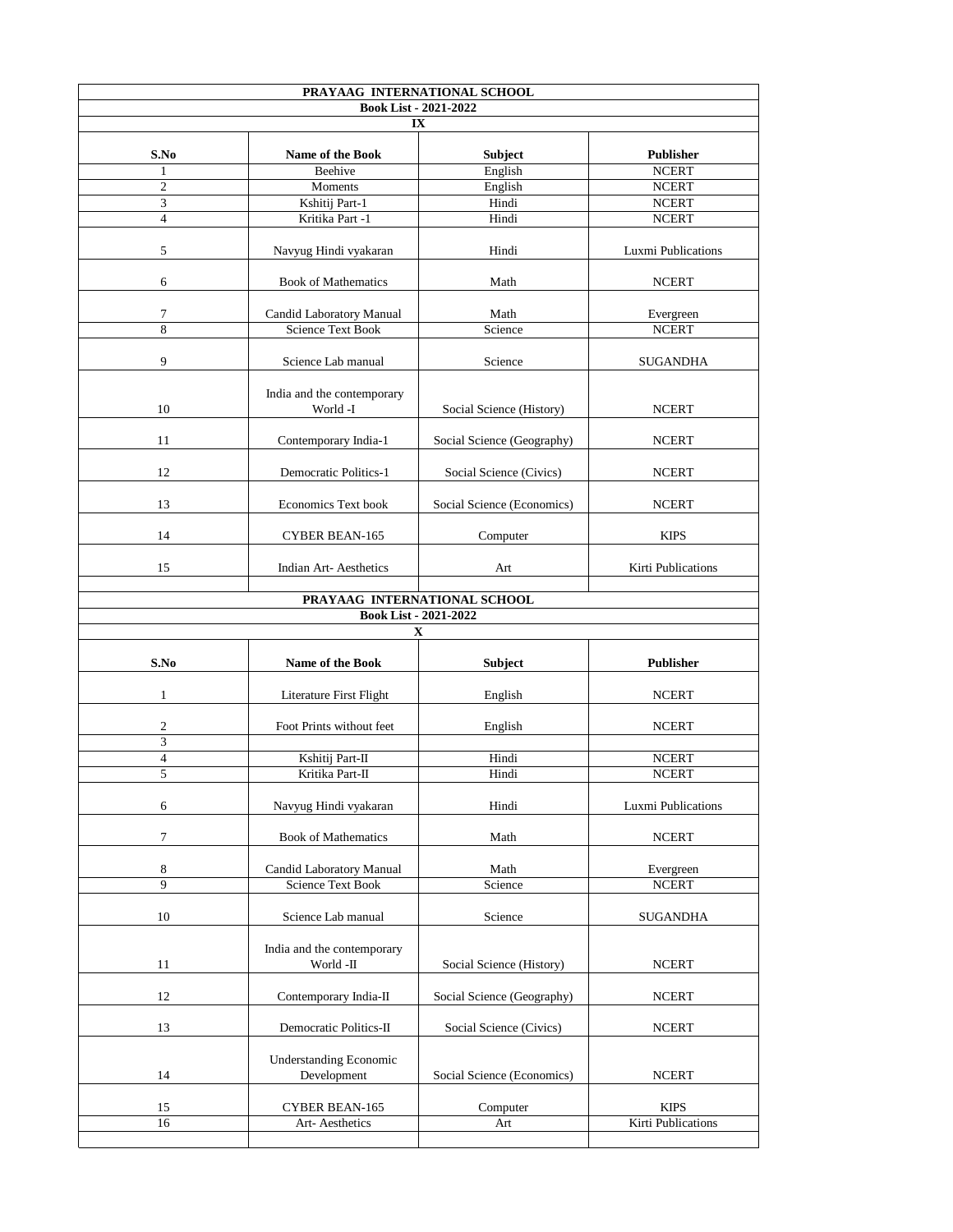| PRAYAAG INTERNATIONAL SCHOOL<br><b>Book List - 2021-2022</b><br>XI |                                                               |                         |                           |  |  |
|--------------------------------------------------------------------|---------------------------------------------------------------|-------------------------|---------------------------|--|--|
|                                                                    |                                                               |                         |                           |  |  |
|                                                                    | <b>HORNBILL</b>                                               | English                 | <b>NCERT</b>              |  |  |
| $\overline{2}$                                                     | <b>SNAPSHOTS</b>                                              | English                 | <b>NCERT</b>              |  |  |
| 3                                                                  | PHYSICS PART I                                                | <b>PHYSICS</b>          | <b>NCERT</b>              |  |  |
| 4                                                                  | PHYSICS LAB MANUAL                                            | <b>PHYSICS</b>          | <b>SUGANDHA</b>           |  |  |
| 5                                                                  | <b>CHEMISTRY PART I</b>                                       | <b>CHEMISTRY</b>        | <b>NCERT</b>              |  |  |
| 6                                                                  | <b>CHEMISTRY LAB MANUAL</b>                                   | <b>CHEMISTRY</b>        | <b>SUGANDHA</b>           |  |  |
| $\overline{7}$                                                     | <b>BIOLOGY TEXT BOOK</b>                                      | <b>BIOLOGY</b>          | <b>NCERT</b>              |  |  |
| 8                                                                  | <b>BIOLOGY LAB MANUAL</b>                                     | <b>BIOLOGY</b>          | <b>SUGANDHA</b>           |  |  |
| 9                                                                  | <b>MATHEMATICS TEXT</b><br><b>BOOK</b>                        | <b>MATHEMATICS</b>      | <b>NCERT</b>              |  |  |
| 10                                                                 | <b>MATHEMATICS LAB</b><br><b>MANUAL</b>                       | <b>MATHEMATICS</b>      | Evergreen                 |  |  |
| 11                                                                 | <b>ACCOUNTANCY</b>                                            | <b>ACCOUNTANCY</b>      | <b>ARYA PUBLICATION</b>   |  |  |
| 12                                                                 | <b>BUSINESS STUDIES TEXT</b><br><b>BOOK</b>                   | <b>BUSINESS STUDIES</b> | <b>NCERT</b>              |  |  |
| 13                                                                 | <b>INTRODUCTRY MICRO</b><br><b>ECONOMICS</b>                  | <b>ECONOMICS</b>        | <b>VK PUBLICATION</b>     |  |  |
| 14                                                                 | <b>STATISTICS FOR</b><br><b>ECONOMICS</b>                     | <b>ECONOMICS</b>        | <b>VK PUBLICATION</b>     |  |  |
| 15                                                                 | THEMES IN WORLD<br><b>HISTORY</b>                             | <b>HISTORY</b>          | <b>NCERT</b>              |  |  |
| 16                                                                 | POLITICAL THEORY                                              | POLITICAL SCIENCE       | <b>NCERT</b>              |  |  |
| 17                                                                 | <b>INDIAN CONSTITUTION OF</b><br><b>WORK</b>                  | POLITICAL SCIENCE       | <b>NCERT</b>              |  |  |
| 18                                                                 | Art-Aesthetics                                                | Art                     | <b>Kirti Publications</b> |  |  |
| 19                                                                 | PHYSICAL EDUCATION<br><b>TEXT BOOK</b>                        | PHYSICAL EDUCATION      | <b>SP</b>                 |  |  |
| 20                                                                 | PRACTICAL RECORD BOOK<br><b>GRADE XI</b>                      | PHYSICAL EDUCATION      | <b>UNIQUE</b>             |  |  |
| 21                                                                 | <b>SANGEET ANAND</b>                                          | <b>MUSIC</b>            | <b>VISHAL PUBLICATION</b> |  |  |
| 22                                                                 | <b>INFORMATICS PRACTICES</b><br>WITH PYTHON (PREETI<br>ARORA) | <b>COMPUTER</b>         | <b>SULTAN CHAND</b>       |  |  |